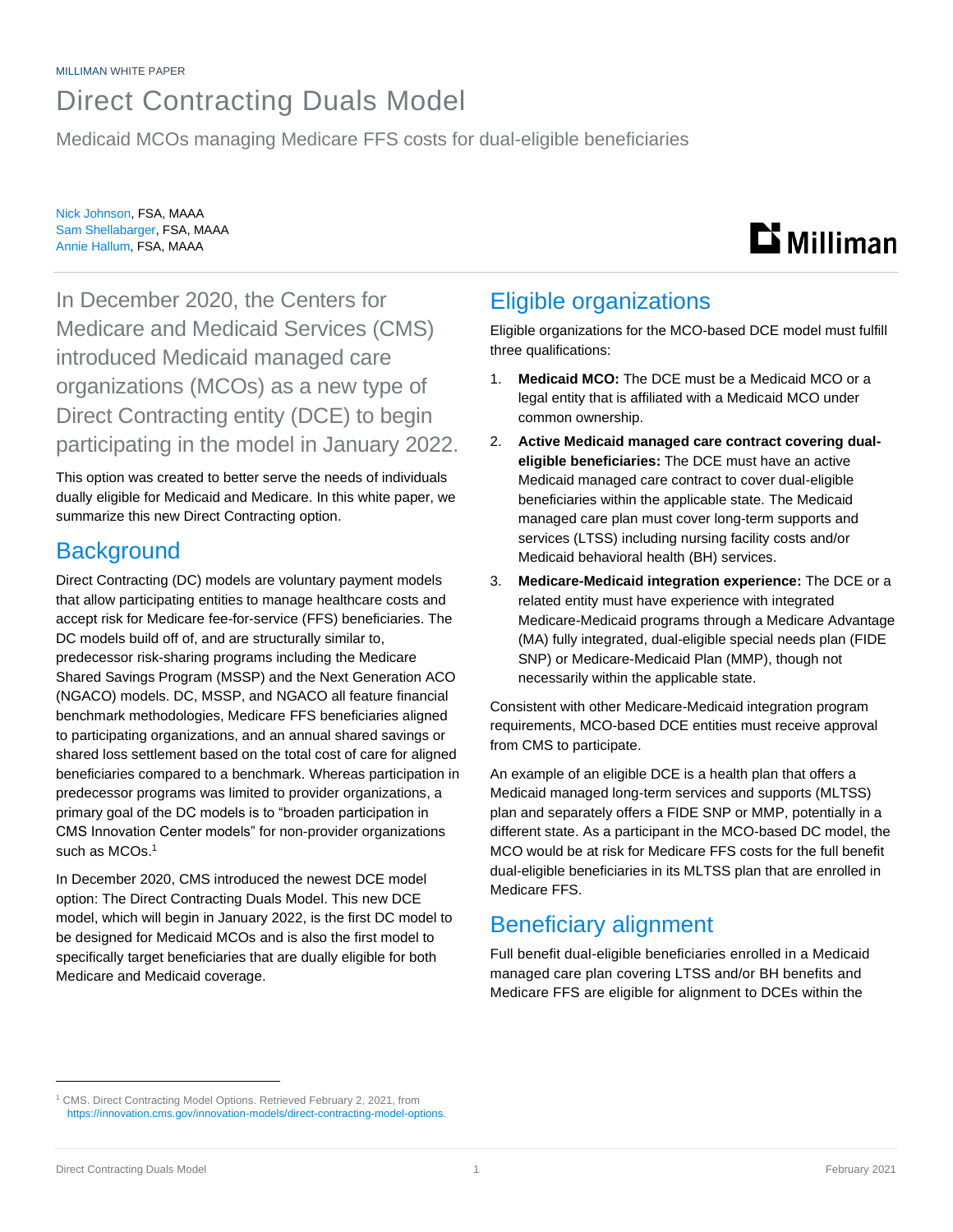MCO-based DC model. Full benefit dual-eligible beneficiaries currently comprise approximately 14% of Medicare enrollment and over 70% of full benefit dual-eligible beneficiaries were enrolled in Medicare FFS as of 2018. <sup>2</sup> This means there are approximately 6 million full benefit dual-eligible beneficiaries enrolled in FFS nationwide.

States with a Medicaid MLTSS program that is not fully integrated may be ideal candidates for MCO-based DCE participation because they will likely have MCOs that are eligible to participate and are not currently at risk for Medicare FFS expenditures. Medicaid MLTSS programs have become increasingly common, with approximately half of all states supporting a Medicaid MLTSS program.<sup>3</sup>

Because Medicaid programs vary significantly by state, eligible beneficiaries may currently only come from the states in blue or green in Figure 1. These states are states where full benefit dualeligible members may mandatorily or voluntarily enroll in managed care programs covering LTSS (green) or BH services (blue). Programs covering both LTSS and BH are classified as LTSS and programs where Medicaid coverage is only included if the member is already part of an aligned Medicare Advantage plan (e.g., Medicare-Medicaid Plans participating in the Financial Alignment Initiative) are excluded. Additionally, we exclude states in the process of transitioning managed care programs, such as North Carolina.



#### **FIGURE 1: STATES WITH MEDICAID MANAGED LTSS OR BH PROGRAMS**

### Benefits of participation

The introduction of MCO-based DCEs may have potential benefits for both participating DCEs and beneficiaries.

Potential benefits for MCO-based DCEs are similar to the potential benefits of participation in the Global or Professional options of DC for a standard DCE:

- DCEs that keep Medicare FFS expenditures for aligned beneficiaries below the benchmark are eligible to earn shared savings. Because MCO-based DCEs manage Medicaid LTSS and/or behavioral health services, they may be well-positioned to manage Medicare FFS costs for aligned dual-eligible beneficiaries.
- DCEs will have additional care management tools (outlined below) that may enable them to better manage both Medicare and Medicaid costs for aligned beneficiaries.
- MCO-based DCEs are not required to select a capitation option, unlike their standard DCE counterparts. MCO-based DCEs that choose a capitation option may elect either fully capitated or partially capitated payment models and must identify Participant and/or Preferred Providers. MCO-based DCEs may use capitation payments to facilitate value-based contracting with providers and/or investment in care management tools. This may be attractive for providers as a way to receive more predictable revenue streams than traditional FFS.

For beneficiaries, the advantages will include potential benefit enhancements and additional focus on quality. According to a fact sheet released by CMS, examples of actions MCO-based DCEs can take include:

- Establishing processes to connect aligned beneficiaries to a primary care provider, particularly high-value Medicare FFS healthcare providers
- Risk-stratifying and targeting care coordination resources toward aligned beneficiaries at risk of high Medicare spending
- Deploying care coordinators or in-home aides who provide Medicaid LTSS to also actively promote flu vaccines, preventive screenings, evidence-based falls prevention, and diabetes management activities
- Having care coordinators or in-home aides who provide Medicaid LTSS assist enrollees with managing Medicarecovered medical appointments to help reduce missed treatments
- Training in-home aides—who often cook meals for their clients—on meal preparation for individuals with nutritionsensitive conditions, like diabetes

<sup>&</sup>lt;sup>2</sup> CMS (March 2020). Fact Sheet: People Dually Eligible for Medicare and Medicaid. Retrieved February 2, 2021, fro[m https://www.cms.gov/Medicare-Medicaid-](https://www.cms.gov/Medicare-Medicaid-Coordination/Medicare-and-Medicaid-Coordination/Medicare-Medicaid-Coordination-Office/Downloads/MMCO_Factsheet.pdf)[Coordination/Medicare-and-Medicaid-Coordination/Medicare-Medicaid-](https://www.cms.gov/Medicare-Medicaid-Coordination/Medicare-and-Medicaid-Coordination/Medicare-Medicaid-Coordination-Office/Downloads/MMCO_Factsheet.pdf)[Coordination-Office/Downloads/MMCO\\_Factsheet.pdf.](https://www.cms.gov/Medicare-Medicaid-Coordination/Medicare-and-Medicaid-Coordination/Medicare-Medicaid-Coordination-Office/Downloads/MMCO_Factsheet.pdf)

<sup>3</sup> Medicaid and CHIP Payment and Access Commission. Medicare Advantage Dual Eligible Special Needs Plans Aligned With Medicaid Managed Long-Term Services and Supports. Retrieved February 2, 2021, from [https://www.macpac.gov/subtopic/medicare-advantage-dual-eligible-special](https://www.macpac.gov/subtopic/medicare-advantage-dual-eligible-special-needs-plans-aligned-with-medicaid-managed-long-term-services-and-supports/)[needs-plans-aligned-with-medicaid-managed-long-term-services-and-supports/.](https://www.macpac.gov/subtopic/medicare-advantage-dual-eligible-special-needs-plans-aligned-with-medicaid-managed-long-term-services-and-supports/)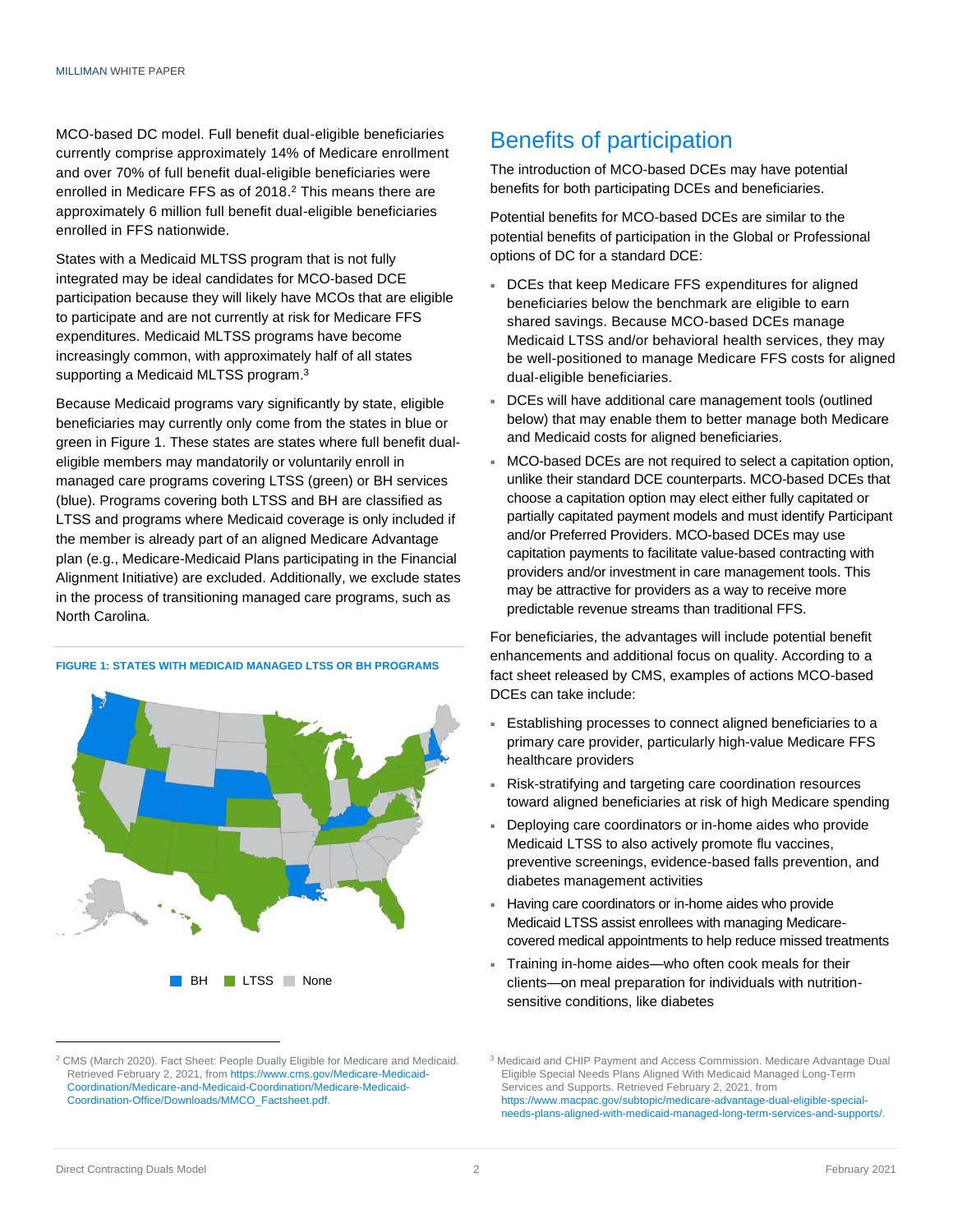**Entering into value-based purchasing arrangements** with nursing facilities that factor in these facilities' hospitalization rates

Dual-eligible beneficiaries will retain the ability to see the providers of their choosing, and will have full access to Medicare FFS benefits in addition to potential benefit enhancements offered by the DCE.

# Unique features of MCO-based Direct Contracting

While CMS has not released full details about the financial benchmark and settlement methodology for MCO-based DCEs, the methodology is expected to be similar to that of standard DCEs. Milliman has recently published other articles discussing the mechanics of the DC benchmark methodology.<sup>4,5</sup>

Like standard DCEs participating in Global and Professional options, MCO-based DCEs are at risk for the total Medicare FFS cost of care for aligned beneficiaries. A benchmark will be calculated for each performance year based on a mix of historical experience for aligned beneficiaries and regional average expenditures. Performance year expenditures will be compared to the benchmark each year, and DCEs will share in 50% of savings/losses in the Professional option and 100% in the Global option. Both the Global and Professional options include risk corridors that scale down the percentage of shared savings/losses applied as total cost of care varies further from the benchmark.

While much of the methodology is expected to be similar between standard DCEs and MCO-based DCEs, there are a few key differences:

- Beneficiaries are aligned to standard DCEs based on voluntary alignment and claims-based alignment. In contrast, beneficiaries are aligned to MCO-based DCEs using MCO enrollment-based alignment only. Therefore, all aligned beneficiaries for MCO-based DCEs will already be enrolled in the MCO's Medicaid managed care plan. This is a potential risk for MCO-based DCEs if the characteristics of the MCO enrollees in the historical baseline period vary materially from the enrollees in the performance year. This is different from the risk experienced by standard DCEs because claims-based alignment is generally expected to result in a similar pool of aligned beneficiaries in the historical baseline period and performance year.
- MCO-based DCEs are not required to have arrangements with DC Participant Providers and Preferred Providers. As a result, the capitation options (required for standard DCEs) are not mandatory for MCO-based DCEs.
- MCO-based DCEs must have a minimum of 3,000 aligned beneficiaries for each performance year. standard DCEs must have at least 5,000 aligned beneficiaries in each performance year.

<sup>4</sup> Kramer, M.J., Shellabarger, S., & Reijula, E. (December 2020). Medicare FFS Direct Contracting: Financial Benchmark Observations. Milliman White Paper. Retrieved January 15, 2021, from [https://www.milliman.com/en/insight/Medicare-](https://www.milliman.com/en/insight/Medicare-FFS-Direct-Contracting-Financial-benchmark-observations)[FFS-Direct-Contracting-Financial-benchmark-observations.](https://www.milliman.com/en/insight/Medicare-FFS-Direct-Contracting-Financial-benchmark-observations)

<sup>5</sup> [Norris, C., Jensen, B., & Grzeskowiak, D. \(March 2020\). Direct Contracting: A](https://us.milliman.com/-/media/milliman/pdfs/articles/direct_contracting_a_program_summary_and_comparison_with_mssp_and_ngaco.ashx)  [Program Summary and Comparison With MSSP and NGACO. Milliman White](https://us.milliman.com/-/media/milliman/pdfs/articles/direct_contracting_a_program_summary_and_comparison_with_mssp_and_ngaco.ashx)  [Paper. Retrieved February 2, 2021, from https://us.milliman.com/-](https://us.milliman.com/-/media/milliman/pdfs/articles/direct_contracting_a_program_summary_and_comparison_with_mssp_and_ngaco.ashx) [/media/milliman/pdfs/articles/direct\\_contracting\\_a\\_program\\_summary\\_and\\_comp](https://us.milliman.com/-/media/milliman/pdfs/articles/direct_contracting_a_program_summary_and_comparison_with_mssp_and_ngaco.ashx) [arison\\_with\\_mssp\\_and\\_ngaco.ashx.](https://us.milliman.com/-/media/milliman/pdfs/articles/direct_contracting_a_program_summary_and_comparison_with_mssp_and_ngaco.ashx)